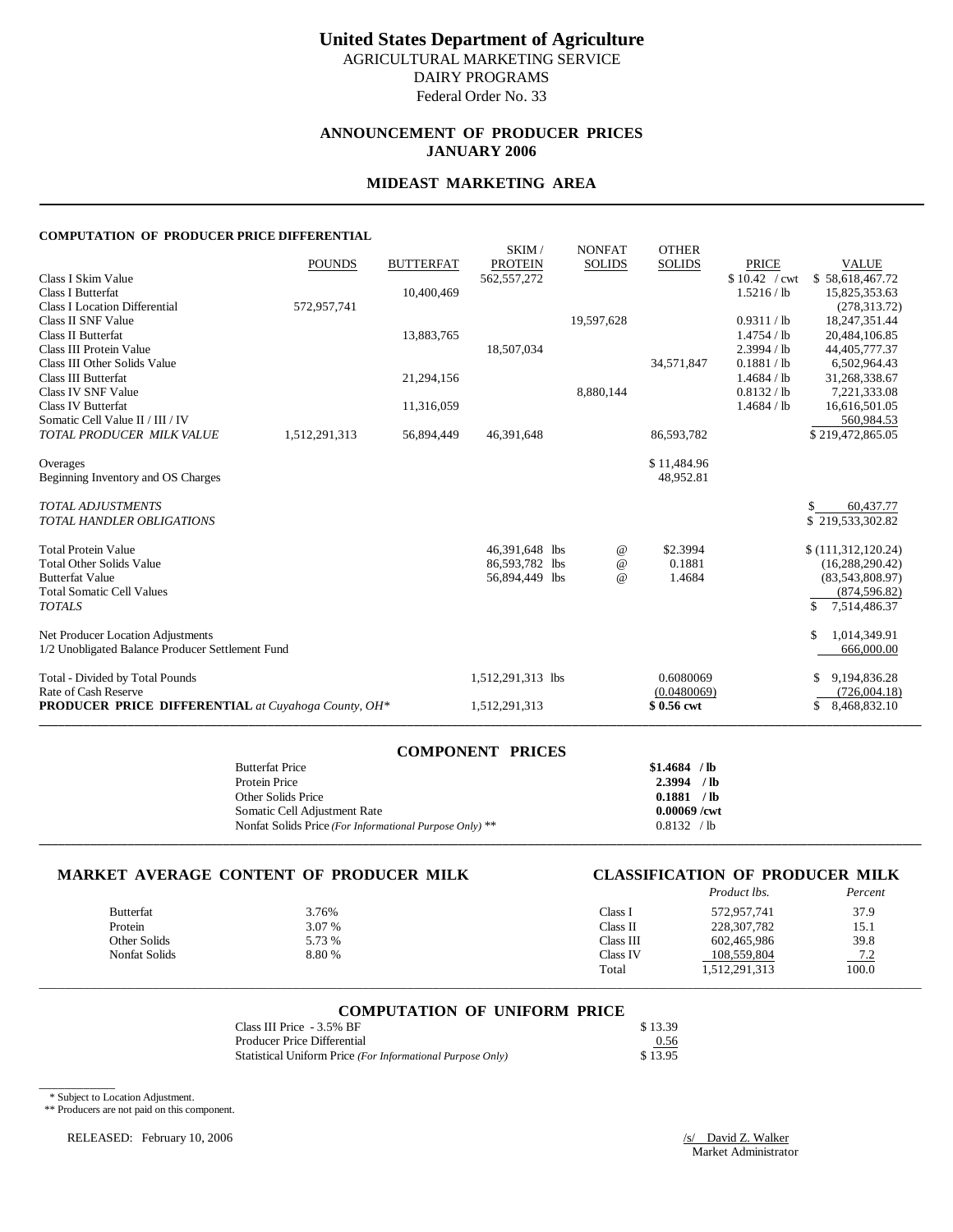### **ANNOUNCEMENT OF PRODUCER PRICES FEBRUARY 2006**

#### **MIDEAST MARKETING AREA**

#### **COMPUTATION OF PRODUCER PRICE DIFFERENTIAL**

| COMI UTATION OF TRODUCERTRICE DIFFERENTIAL                                            |               |                  |                         |                                |                               |                                |                                      |
|---------------------------------------------------------------------------------------|---------------|------------------|-------------------------|--------------------------------|-------------------------------|--------------------------------|--------------------------------------|
| Class I Skim Value                                                                    | <b>POUNDS</b> | <b>BUTTERFAT</b> | SKIM/<br><b>PROTEIN</b> | <b>NONFAT</b><br><b>SOLIDS</b> | <b>OTHER</b><br><b>SOLIDS</b> | <b>PRICE</b><br>\$10.51 / cwt  | <b>VALUE</b>                         |
| <b>Class I Butterfat</b>                                                              |               | 9,522,004        | 514,711,954             |                                |                               | 1.4971 / lb                    | \$54,096,226.37<br>14,255,392.20     |
| <b>Class I Location Differential</b>                                                  | 524,233,958   |                  |                         |                                |                               |                                | (244, 692, 06)                       |
| Class II SNF Value                                                                    |               |                  |                         | 18,075,569                     |                               | 0.9078 / lb                    | 16,409,001.55                        |
| <b>Class II Butterfat</b><br>Class III Protein Value                                  |               | 12,441,566       | 17, 171, 873            |                                |                               | $1.3539$ / lb<br>$2.1220$ / lb | 16,844,636.20<br>36,438,714.49       |
| Class III Other Solids Value                                                          |               |                  |                         |                                | 32,150,972                    | 0.1999 / lb                    | 6,426,979.28                         |
| Class III Butterfat                                                                   |               | 19,270,894       |                         |                                |                               | $1.3469$ / lb                  | 25,955,967.12                        |
| Class IV SNF Value                                                                    |               |                  |                         | 7,760,127                      |                               | $0.7359$ / lb                  | 5,710,677.47                         |
| <b>Class IV Butterfat</b><br>Somatic Cell Value II / III / IV                         |               | 10,918,703       |                         |                                |                               | $1.3469$ / lb                  | 14,706,401.09<br>513,557.24          |
| TOTAL PRODUCER MILK VALUE                                                             | 1,389,777,353 | 52,153,167       | 42,524,369              |                                | 79,658,835                    |                                | \$191,112,860.95                     |
| Overages                                                                              |               |                  |                         |                                | \$37,090.02                   |                                |                                      |
| Beginning Inventory and OS Charges                                                    |               |                  |                         |                                | 18,341.34                     |                                |                                      |
| <b>TOTAL ADJUSTMENTS</b><br><b>TOTAL HANDLER OBLIGATIONS</b>                          |               |                  |                         |                                |                               |                                | 55,431.36<br>\$191,168,292.31        |
| <b>Total Protein Value</b>                                                            |               |                  | 42,524,369 lbs          | $^{\,a}$                       | \$2.1220                      |                                | \$ (90, 236, 711.03)                 |
| <b>Total Other Solids Value</b>                                                       |               |                  | 79,658,835 lbs          | $^{\copyright}$                | 0.1999                        |                                | (15,923,801.12)                      |
| <b>Butterfat Value</b><br><b>Total Somatic Cell Values</b>                            |               |                  | 52,153,167 lbs          | $\omega$                       | 1.3469                        |                                | (70, 245, 100.67)<br>(804,999.53)    |
| <b>TOTALS</b>                                                                         |               |                  |                         |                                |                               |                                | \$13,957,679.96                      |
| Net Producer Location Adjustments<br>1/2 Unobligated Balance Producer Settlement Fund |               |                  |                         |                                |                               |                                | \$<br>942,273.47<br>703,000.00       |
| Total - Divided by Total Pounds<br>Rate of Cash Reserve                               |               |                  | 1,389,777,353 lbs       |                                | 1.1226945<br>(0.0426945)      |                                | 15,602,953.43<br>S.<br>(593, 358.49) |
| <b>PRODUCER PRICE DIFFERENTIAL</b> at Cuyahoga County, OH*                            |               |                  | 1,389,777,353           |                                | \$1.08 cwt                    |                                | \$15,009,594.94                      |

| <b>COMPONENT PRICES</b>                                 |                |
|---------------------------------------------------------|----------------|
| <b>Butterfat Price</b>                                  | $$1.3469$ /lb  |
| Protein Price                                           | $2.1220$ /lb   |
| Other Solids Price                                      | 0.1999 / lb    |
| Somatic Cell Adjustment Rate                            | $0.00063$ /cwt |
| Nonfat Solids Price (For Informational Purpose Only) ** | $0.7359$ /lb   |
|                                                         |                |

#### **MARKET AVERAGE CONTENT OF PRODUCER MILK CLASSIFICATION OF PRODUCER MILK**

|                  |        |           | Product lbs. | Percent |
|------------------|--------|-----------|--------------|---------|
| <b>Butterfat</b> | 3.75%  | Class 1   | 524,233,958  | 37.7    |
| Protein          | 3.06 % | Class II  | 210.406.837  | 15.2    |
| Other Solids     | 5.73 % | Class III | 559.147.696  | 40.2    |
| Nonfat Solids    | 8.79 % | Class IV  | 95.988.862   | $-6.9$  |
|                  |        | Total     | 389,777,353  | 100.0   |

# \_\_\_\_\_\_\_\_\_\_\_\_\_\_\_\_\_\_\_\_\_\_\_\_\_\_\_\_\_\_\_\_\_\_\_\_\_\_\_\_\_\_\_\_\_\_\_\_\_\_\_\_\_\_\_\_\_\_\_\_\_\_\_\_\_\_\_\_\_\_\_\_\_\_\_\_\_\_\_\_\_\_\_\_\_\_\_\_\_\_\_\_\_\_\_\_\_\_\_\_\_\_\_\_\_\_\_\_\_\_\_\_\_\_\_\_\_\_\_\_\_\_\_\_\_\_\_\_\_\_\_\_\_\_\_\_\_\_\_ **COMPUTATION OF UNIFORM PRICE**

| Class III Price - 3.5% BF                                  | \$12.20 |
|------------------------------------------------------------|---------|
| Producer Price Differential                                | 1.08    |
| Statistical Uniform Price (For Informational Purpose Only) | \$13.28 |

\* Subject to Location Adjustment.

\_\_\_\_\_\_\_\_\_\_\_\_

\*\* Producers are not paid on this component.

RELEASED: March 10, 2006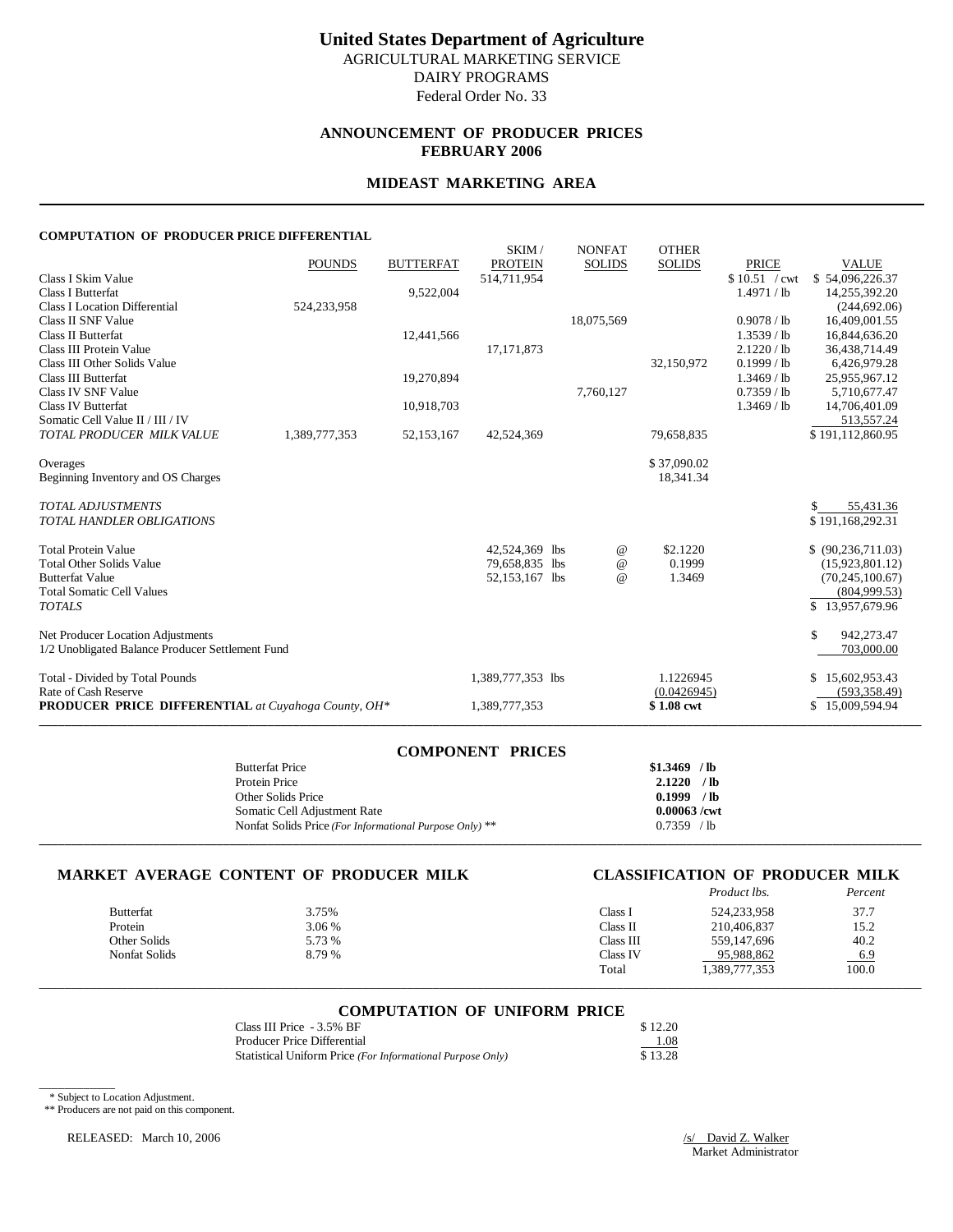Federal Order No. 33

## **ANNOUNCEMENT OF PRODUCER PRICES MARCH 2006**

#### **MIDEAST MARKETING AREA**

#### **COMPUTATION OF PRODUCER PRICE DIFFERENTIAL**

|                                                            | <b>POUNDS</b> | <b>BUTTERFAT</b> | SKIM/<br><b>PROTEIN</b> | <b>NONFAT</b><br><b>SOLIDS</b> | <b>OTHER</b><br><b>SOLIDS</b> | <b>PRICE</b>  | <b>VALUE</b>        |
|------------------------------------------------------------|---------------|------------------|-------------------------|--------------------------------|-------------------------------|---------------|---------------------|
| Class I Skim Value                                         |               |                  | 575, 217, 352           |                                |                               | \$9.95 / cwt  | \$57,234,126.57     |
| <b>Class I Butterfat</b>                                   |               | 10,677,878       |                         |                                |                               | 1.3968 / lb   | 14,914,860.03       |
| <b>Class I Location Differential</b>                       | 585,895,230   |                  |                         |                                |                               |               | (266, 895.14)       |
| Class II SNF Value                                         |               |                  |                         | 20,523,585                     |                               | 0.8356 / lb   | 17,149,507.64       |
| Class II Butterfat                                         |               | 15,381,040       |                         |                                |                               | 1.2666 / lb   | 19,481,625.24       |
| Class III Protein Value                                    |               |                  | 19,074,024              |                                |                               | 1.8836 / lb   | 35,927,831.60       |
| Class III Other Solids Value                               |               |                  |                         |                                | 35,872,803                    | 0.1874 / lb   | 6,722,563.29        |
| <b>Class III Butterfat</b>                                 |               | 21,314,811       |                         |                                |                               | 1.2596 / lb   | 26,848,135.95       |
| Class IV SNF Value                                         |               |                  |                         | 7,637,195                      |                               | $0.7224$ / lb | 5,517,109.65        |
| <b>Class IV Butterfat</b>                                  |               | 10,495,902       |                         |                                |                               | 1.2596 / lb   | 13,220,638.17       |
| Somatic Cell Value II / III / IV                           |               |                  |                         |                                |                               |               | 531,321.39          |
| TOTAL PRODUCER MILK VALUE                                  | 1,543,715,394 | 57,869,631       | 47,085,333              |                                | 88,572,978                    |               | \$197,280,824.39    |
| Overages                                                   |               |                  |                         |                                | \$23,822.46                   |               |                     |
| Beginning Inventory and OS Charges                         |               |                  |                         |                                | 67,166.12                     |               |                     |
|                                                            |               |                  |                         |                                |                               |               |                     |
| <b>TOTAL ADJUSTMENTS</b>                                   |               |                  |                         |                                |                               |               | 90,988.58           |
| <b>TOTAL HANDLER OBLIGATIONS</b>                           |               |                  |                         |                                |                               |               | \$197,371,812.97    |
| <b>Total Protein Value</b>                                 |               |                  | 47,085,333 lbs          | $^{\,a}$                       | \$1.8836                      |               | \$ (88,689,933.24)  |
| <b>Total Other Solids Value</b>                            |               |                  | 88,572,978 lbs          | $^{\copyright}$                | 0.1874                        |               | (16,598,576.07)     |
| <b>Butterfat Value</b>                                     |               |                  | 57,869,631 lbs          | $^{\omega}{}$                  | 1.2596                        |               | (72,892,587.21)     |
| <b>Total Somatic Cell Values</b>                           |               |                  |                         |                                |                               |               | (830, 679.41)       |
| <b>TOTALS</b>                                              |               |                  |                         |                                |                               |               | \$18,360,037.04     |
| Net Producer Location Adjustments                          |               |                  |                         |                                |                               |               | \$.<br>1,024,885.95 |
| 1/2 Unobligated Balance Producer Settlement Fund           |               |                  |                         |                                |                               |               | 668,000.00          |
| Total - Divided by Total Pounds                            |               |                  | 1,543,715,394 lbs       |                                | 1.2990039                     |               | 20,052,922.99       |
| Rate of Cash Reserve                                       |               |                  |                         |                                | (0.0490039)                   |               | (756, 480, 75)      |
| <b>PRODUCER PRICE DIFFERENTIAL</b> at Cuyahoga County, OH* |               |                  | 1,543,715,394           |                                | \$1.25 cwt                    |               | \$19,296,442.24     |
|                                                            |               |                  |                         |                                |                               |               |                     |

| <b>COMPONENT PRICES</b>                                 |                |
|---------------------------------------------------------|----------------|
| <b>Butterfat Price</b>                                  | $$1.2596$ /lb  |
| Protein Price                                           | $1.8836$ /lb   |
| Other Solids Price                                      | $0.1874$ /lb   |
| Somatic Cell Adjustment Rate                            | $0.00058$ /cwt |
| Nonfat Solids Price (For Informational Purpose Only) ** | 0.7224 / lb    |
|                                                         |                |

#### **MARKET AVERAGE CONTENT OF PRODUCER MILK CLASSIFICATION OF PRODUCER MILK**

# *Product lbs. Percent*

|                      |        |           | .             |        |
|----------------------|--------|-----------|---------------|--------|
| <b>Butterfat</b>     | 3.75%  | Class 1   | 585.895.230   | 37.9   |
| Protein              | 3.05 % | Class II  | 240.417.222   | 15.6   |
| Other Solids         | 5.74 % | Class III | 623.019.807   | 40.4   |
| <b>Nonfat Solids</b> | 8.79 % | Class IV  | 94.383.135    | $-6.1$ |
|                      |        | Total     | 1,543,715,394 | 100.0  |
|                      |        |           |               |        |

# \_\_\_\_\_\_\_\_\_\_\_\_\_\_\_\_\_\_\_\_\_\_\_\_\_\_\_\_\_\_\_\_\_\_\_\_\_\_\_\_\_\_\_\_\_\_\_\_\_\_\_\_\_\_\_\_\_\_\_\_\_\_\_\_\_\_\_\_\_\_\_\_\_\_\_\_\_\_\_\_\_\_\_\_\_\_\_\_\_\_\_\_\_\_\_\_\_\_\_\_\_\_\_\_\_\_\_\_\_\_\_\_\_\_\_\_\_\_\_\_\_\_\_\_\_\_\_\_\_\_\_\_\_\_\_\_\_\_\_ **COMPUTATION OF UNIFORM PRICE**

| Class III Price - 3.5% BF                                  | \$11.11 |
|------------------------------------------------------------|---------|
| Producer Price Differential                                | 1.25    |
| Statistical Uniform Price (For Informational Purpose Only) | \$12.36 |

\* Subject to Location Adjustment.

\_\_\_\_\_\_\_\_\_\_\_\_

\*\* Producers are not paid on this component.

RELEASED: April 11, 2006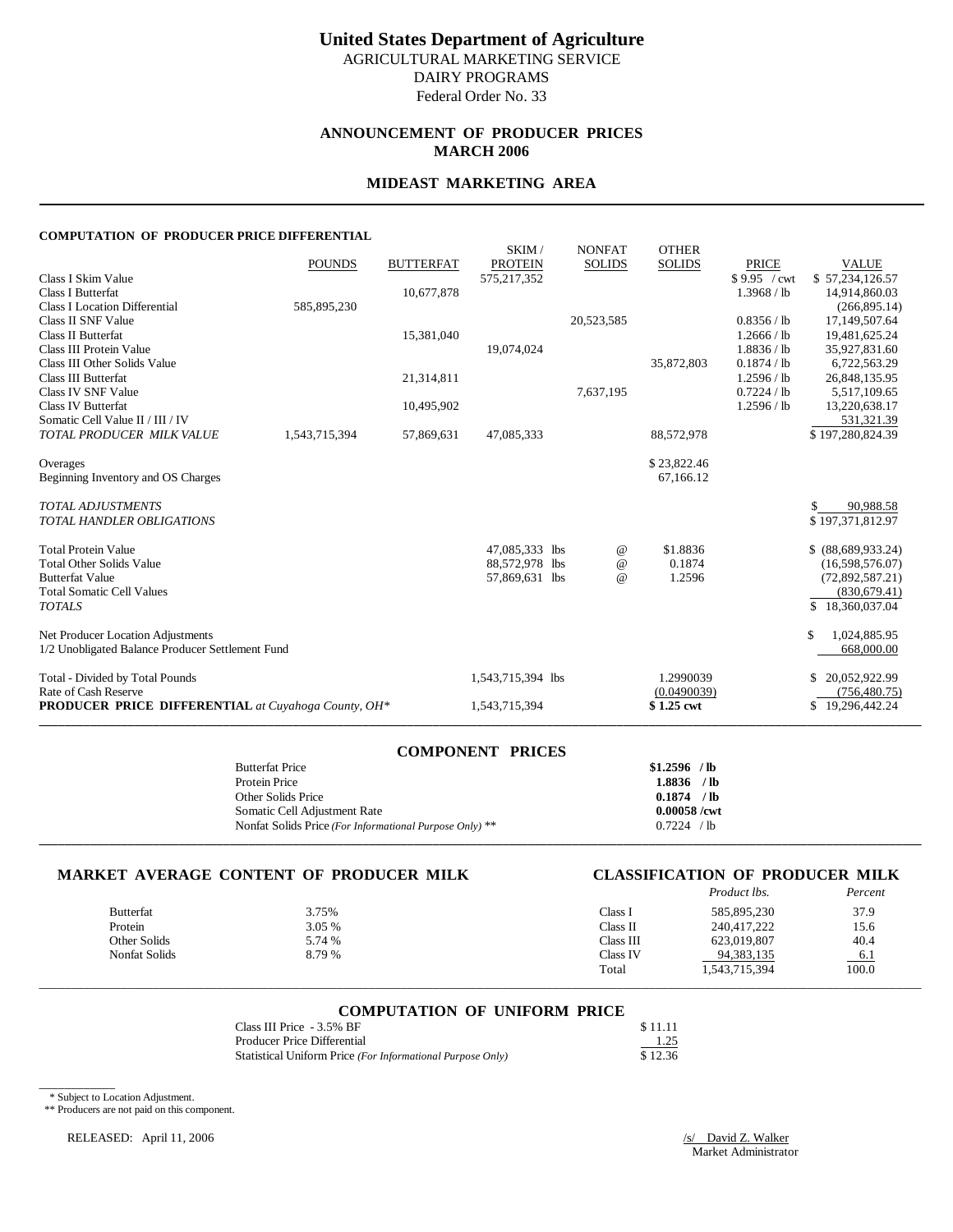# **United States Department of Agriculture** AGRICULTURAL MARKETING SERVICE

DAIRY PROGRAMS Federal Order No. 33

### **ANNOUNCEMENT OF PRODUCER PRICES APRIL 2006**

#### **MIDEAST MARKETING AREA**

#### **COMPUTATION OF PRODUCER PRICE DIFFERENTIAL**

|                                                            | <b>POUNDS</b> | <b>BUTTERFAT</b> | SKIM/<br><b>PROTEIN</b> | <b>NONFAT</b><br><b>SOLIDS</b> | <b>OTHER</b><br><b>SOLIDS</b> | <b>PRICE</b>  | <b>VALUE</b>        |
|------------------------------------------------------------|---------------|------------------|-------------------------|--------------------------------|-------------------------------|---------------|---------------------|
| Class I Skim Value                                         |               |                  | 507,770,237             |                                |                               | \$9.02 / cwt  | \$45,800,875.40     |
| <b>Class I Butterfat</b>                                   |               | 9,371,947        |                         |                                |                               | 1.2915 / lb   | 12,103,869.55       |
| <b>Class I Location Differential</b>                       | 517,142,184   |                  |                         |                                |                               |               | (249, 665.98)       |
| Class II SNF Value                                         |               |                  |                         | 19,770,029                     |                               | 0.8089 / lb   | 15,991,976.46       |
| Class II Butterfat                                         |               | 14,918,529       |                         |                                |                               | 1.2413 / lb   | 18,518,370.04       |
| Class III Protein Value                                    |               |                  | 18,632,140              |                                |                               | 1.9238 / lb   | 35,844,510.94       |
| Class III Other Solids Value                               |               |                  |                         |                                | 35,473,980                    | 0.1508 / lb   | 5,349,476.19        |
| <b>Class III Butterfat</b>                                 |               | 21,033,414       |                         |                                |                               | 1.2343 / lb   | 25,961,542.89       |
| Class IV SNF Value                                         |               |                  |                         | 12,317,258                     |                               | $0.6959$ / lb | 8,571,579.85        |
| <b>Class IV Butterfat</b>                                  |               | 10,554,184       |                         |                                |                               | 1.2343 / lb   | 13,027,029.32       |
| Somatic Cell Value II / III / IV                           |               |                  |                         |                                |                               |               | 559,343.95          |
| TOTAL PRODUCER MILK VALUE                                  | 1,513,377,802 | 55,878,074       | 45,490,143              |                                | 86,788,248                    |               | \$181,478,908.61    |
| Overages                                                   |               |                  |                         |                                | \$65,158.60                   |               |                     |
| Beginning Inventory and OS Charges                         |               |                  |                         |                                | 9,636.90                      |               |                     |
| <b>TOTAL ADJUSTMENTS</b>                                   |               |                  |                         |                                |                               |               | 74,795.50           |
| <b>TOTAL HANDLER OBLIGATIONS</b>                           |               |                  |                         |                                |                               |               | \$181,553,704.11    |
| <b>Total Protein Value</b>                                 |               |                  | 45,490,143 lbs          | $^{\,a}$                       | \$1.9238                      |               | \$ (87,513,937.13)  |
| <b>Total Other Solids Value</b>                            |               |                  | 86,788,248 lbs          | $^{\copyright}$                | 0.1508                        |               | (13,087,667.77)     |
| <b>Butterfat Value</b>                                     |               |                  | 55,878,074 lbs          | $^{\omega}{}$                  | 1.2343                        |               | (68,970,306.76)     |
| <b>Total Somatic Cell Values</b>                           |               |                  |                         |                                |                               |               | (822, 084.49)       |
| <b>TOTALS</b>                                              |               |                  |                         |                                |                               |               | \$11,159,707.96     |
| Net Producer Location Adjustments                          |               |                  |                         |                                |                               |               | \$.<br>988,306.22   |
| 1/2 Unobligated Balance Producer Settlement Fund           |               |                  |                         |                                |                               |               | 883,000.00          |
| Total - Divided by Total Pounds                            |               |                  | 1,513,377,802 lbs       |                                | 0.8610549                     |               | 13,031,014.18<br>S. |
| Rate of Cash Reserve                                       |               |                  |                         |                                | (0.0410549)                   |               | (621, 315, 74)      |
| <b>PRODUCER PRICE DIFFERENTIAL</b> at Cuyahoga County, OH* |               |                  | 1,513,377,802           |                                | \$0.82 cwt                    |               | \$12,409,698.44     |
|                                                            |               |                  |                         |                                |                               |               |                     |

| <b>COMPONENT PRICES</b>                                 |                |
|---------------------------------------------------------|----------------|
| <b>Butterfat Price</b>                                  | \$1.2343 / lb  |
| Protein Price                                           | $1.9238$ /lb   |
| Other Solids Price                                      | $0.1508$ /lb   |
| Somatic Cell Adjustment Rate                            | $0.00058$ /cwt |
| Nonfat Solids Price (For Informational Purpose Only) ** | $0.6959$ /lb   |
|                                                         |                |

#### **MARKET AVERAGE CONTENT OF PRODUCER MILK CLASSIFICATION OF PRODUCER MILK**

|                  |        |           | Product lbs.  | Percent |
|------------------|--------|-----------|---------------|---------|
| <b>Butterfat</b> | 3.69%  | Class I   | 517.142.184   | 34.2    |
| Protein          | 3.01 % | Class II  | 233,035,520   | 15.4    |
| Other Solids     | 5.73 % | Class III | 616.611.555   | 40.7    |
| Nonfat Solids    | 8.74 % | Class IV  | 146,588,543   | 9.7     |
|                  |        | Total     | 1,513,377,802 | 100.0   |

# \_\_\_\_\_\_\_\_\_\_\_\_\_\_\_\_\_\_\_\_\_\_\_\_\_\_\_\_\_\_\_\_\_\_\_\_\_\_\_\_\_\_\_\_\_\_\_\_\_\_\_\_\_\_\_\_\_\_\_\_\_\_\_\_\_\_\_\_\_\_\_\_\_\_\_\_\_\_\_\_\_\_\_\_\_\_\_\_\_\_\_\_\_\_\_\_\_\_\_\_\_\_\_\_\_\_\_\_\_\_\_\_\_\_\_\_\_\_\_\_\_\_\_\_\_\_\_\_\_\_\_\_\_\_\_\_\_\_\_ **COMPUTATION OF UNIFORM PRICE**

| Class III Price - 3.5% BF                                  | \$10.93 |
|------------------------------------------------------------|---------|
| Producer Price Differential                                | 0.82    |
| Statistical Uniform Price (For Informational Purpose Only) | \$11.75 |

\* Subject to Location Adjustment.

\_\_\_\_\_\_\_\_\_\_\_\_

\*\* Producers are not paid on this component.

RELEASED: May 10, 2006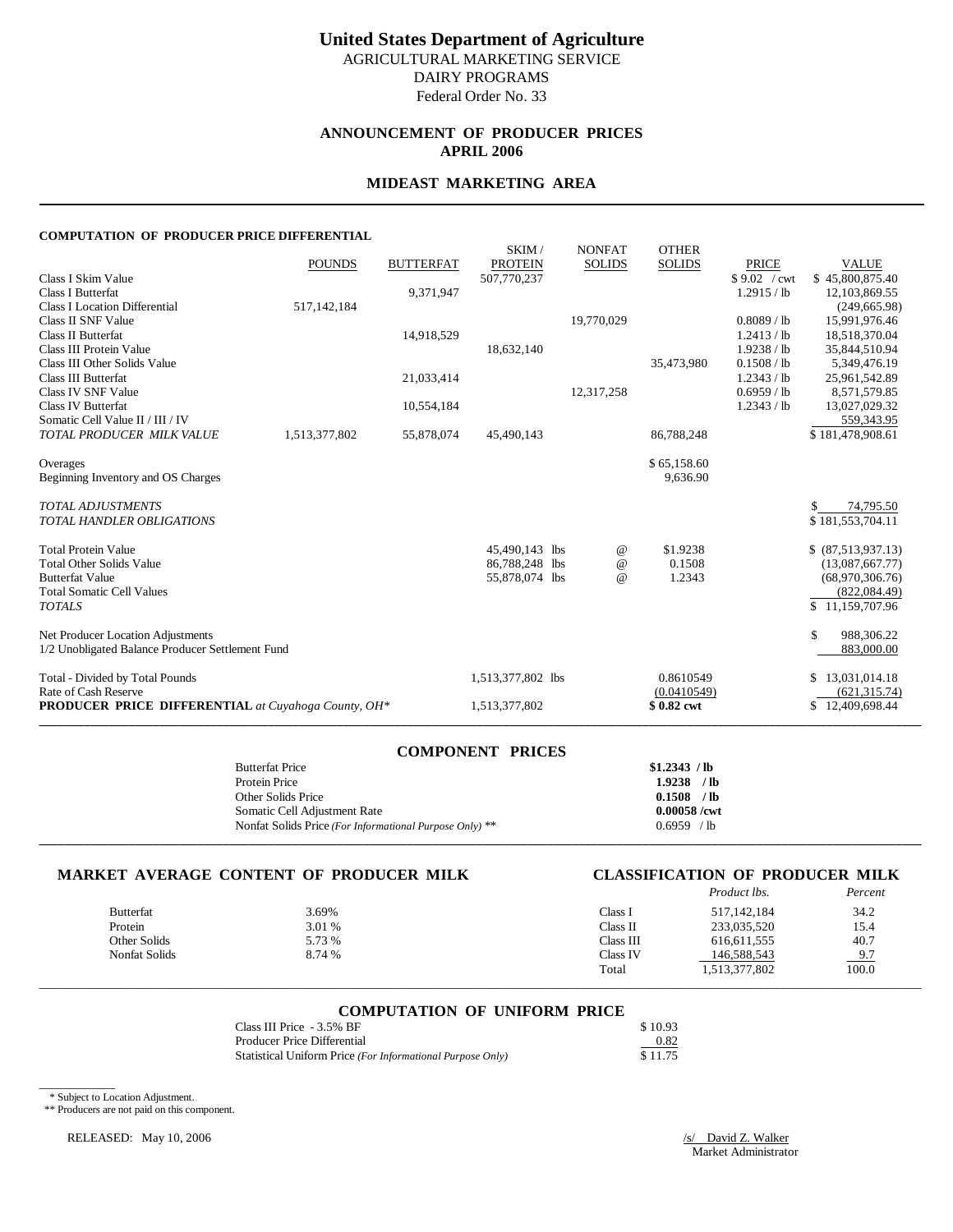# **United States Department of Agriculture**

AGRICULTURAL MARKETING SERVICE DAIRY PROGRAMS

Federal Order No. 33

#### **ANNOUNCEMENT OF PRODUCER PRICES MAY 2006**

#### **MIDEAST MARKETING AREA**

#### **COMPUTATION OF PRODUCER PRICE DIFFERENTIAL**

|                                                     | <b>POUNDS</b> | <b>BUTTERFAT</b> | SKIM/<br><b>PROTEIN</b> | <b>NONFAT</b><br><b>SOLIDS</b> | <b>OTHER</b><br><b>SOLIDS</b> | <b>PRICE</b> | <b>VALUE</b>        |
|-----------------------------------------------------|---------------|------------------|-------------------------|--------------------------------|-------------------------------|--------------|---------------------|
| Class I Skim Value                                  |               |                  | 549,015,030             |                                |                               | \$8.90 / cwt | \$48,862,337.68     |
| <b>Class I Butterfat</b>                            |               | 10,164,367       |                         |                                |                               | 1.2531 / lb  | 12,736,968.26       |
| <b>Class I Location Differential</b>                | 559,179,397   |                  |                         |                                |                               |              | (264, 634.85)       |
| Class II SNF Value                                  |               |                  |                         | 20,711,000                     |                               | 0.7711 / lb  | 15,970,252.10       |
| Class II Butterfat                                  |               | 16,759,796       |                         |                                |                               | 1.2652 / lb  | 21,204,493.90       |
| Class III Protein Value                             |               |                  | 19,410,673              |                                |                               | 1.9115 / lb  | 37,103,501.45       |
| Class III Other Solids Value                        |               |                  |                         |                                | 37,149,506                    | 0.1251 / lb  | 4,647,403.18        |
| Class III Butterfat                                 |               | 21,644,067       |                         |                                |                               | 1.2582 / lb  | 27, 232, 565. 12    |
| Class IV SNF Value                                  |               |                  |                         | 10,639,109                     |                               | 0.6819 / lb  | 7,254,808.43        |
| Class IV Butterfat                                  |               | 8,923,931        |                         |                                |                               | 1.2582 / lb  | 11,228,090.02       |
| Somatic Cell Value II / III / IV                    |               |                  |                         |                                |                               |              | 579,791.81          |
| TOTAL PRODUCER MILK VALUE                           | 1,577,915,883 | 57,492,161       | 47,176,656              |                                | 90,371,852                    |              | \$186,555,577.10    |
| Overages                                            |               |                  |                         |                                | \$29,183.86                   |              |                     |
| Beginning Inventory and OS Charges                  |               |                  |                         |                                | 49,900.87                     |              |                     |
|                                                     |               |                  |                         |                                |                               |              |                     |
| <b>TOTAL ADJUSTMENTS</b>                            |               |                  |                         |                                |                               |              | 79,084.73           |
| <b>TOTAL HANDLER OBLIGATIONS</b>                    |               |                  |                         |                                |                               |              | \$186,634,661.83    |
| <b>Total Protein Value</b>                          |               |                  | 47,176,656 lbs          | $^{\,a}$                       | \$1.9115                      |              | \$ (90,178,177.96)  |
| <b>Total Other Solids Value</b>                     |               |                  | 90,371,852 lbs          | $^{\circ}$                     | 0.1251                        |              | (11,305,518.67)     |
| <b>Butterfat Value</b>                              |               |                  | 57,492,161 lbs          | $^{\omega}{}$                  | 1.2582                        |              | (72, 336, 636.96)   |
| <b>Total Somatic Cell Values</b>                    |               |                  |                         |                                |                               |              | (878, 272.50)       |
| <b>TOTALS</b>                                       |               |                  |                         |                                |                               |              | \$11,936,055.74     |
| Net Producer Location Adjustments                   |               |                  |                         |                                |                               |              | \$<br>1,029,312.14  |
| 1/2 Unobligated Balance Producer Settlement Fund    |               |                  |                         |                                |                               |              | 743,000.00          |
| Total - Divided by Total Pounds                     |               |                  | 1,577,915,883 lbs       |                                | 0.8687642                     |              | 13,708,367.88<br>S. |
| Rate of Cash Reserve                                |               |                  |                         |                                | (0.0487642)                   |              | (769, 458.06)       |
| PRODUCER PRICE DIFFERENTIAL at Cuyahoga County, OH* |               |                  | 1,577,915,883           |                                | \$0.82 cwt                    |              | \$12,938,909.82     |
|                                                     |               |                  |                         |                                |                               |              |                     |

| <b>COMPONENT PRICES</b>                                            |                |
|--------------------------------------------------------------------|----------------|
| <b>Butterfat Price</b>                                             | $$1.2582$ /lb  |
| Protein Price                                                      | $1.9115$ /lb   |
| Other Solids Price                                                 | 0.1251 / lb    |
| Somatic Cell Adjustment Rate                                       | $0.00058$ /cwt |
| Nonfat Solids Price (For Informational Purpose Only) <sup>**</sup> | $0.6819$ /lb   |
|                                                                    |                |

#### **MARKET AVERAGE CONTENT OF PRODUCER MILK CLASSIFICATION OF PRODUCER MILK**

|                  |        |           | Product lbs.  | Percent |
|------------------|--------|-----------|---------------|---------|
| <b>Butterfat</b> | 3.64%  | Class 1   | 559,179,397   | 35.4    |
| Protein          | 2.99 % | Class II  | 245,916,484   | 15.6    |
| Other Solids     | 5.73 % | Class III | 645.934.702   | 40.9    |
| Nonfat Solids    | 8.72 % | Class IV  | 126,885,300   | 8.1     |
|                  |        | Total     | 1,577,915,883 | 100.0   |

# \_\_\_\_\_\_\_\_\_\_\_\_\_\_\_\_\_\_\_\_\_\_\_\_\_\_\_\_\_\_\_\_\_\_\_\_\_\_\_\_\_\_\_\_\_\_\_\_\_\_\_\_\_\_\_\_\_\_\_\_\_\_\_\_\_\_\_\_\_\_\_\_\_\_\_\_\_\_\_\_\_\_\_\_\_\_\_\_\_\_\_\_\_\_\_\_\_\_\_\_\_\_\_\_\_\_\_\_\_\_\_\_\_\_\_\_\_\_\_\_\_\_\_\_\_\_\_\_\_\_\_\_\_\_\_\_\_\_\_ **COMPUTATION OF UNIFORM PRICE**

| Class III Price - 3.5% BF                                  | \$10.83 |
|------------------------------------------------------------|---------|
| Producer Price Differential                                | 0.82    |
| Statistical Uniform Price (For Informational Purpose Only) | \$11.65 |

\* Subject to Location Adjustment.

\_\_\_\_\_\_\_\_\_\_\_\_

\*\* Producers are not paid on this component.

RELEASED: June 10, 2006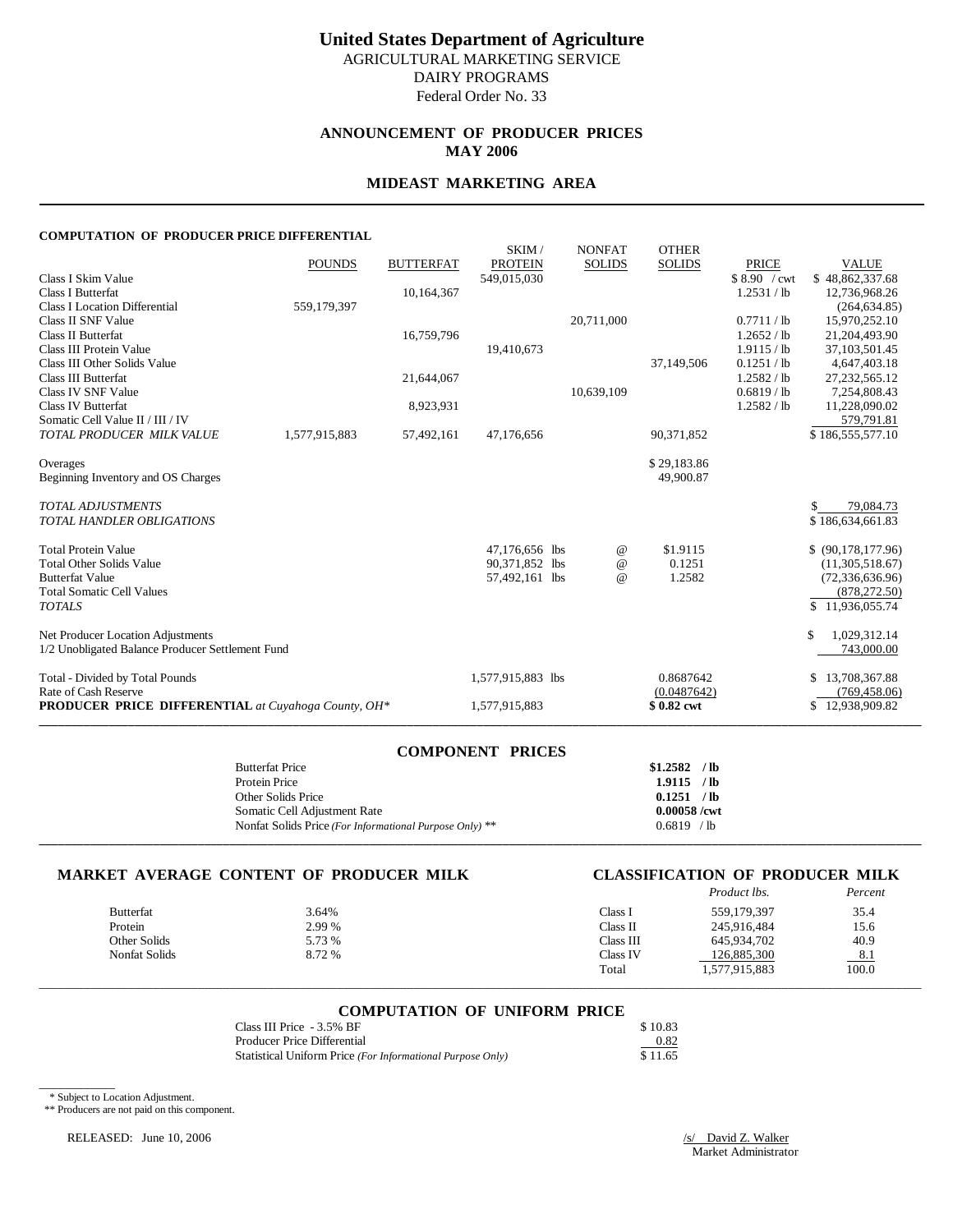## **United States Department of Agriculture** AGRICULTURAL MARKETING SERVICE

DAIRY PROGRAMS

Federal Order No. 33

## **ANNOUNCEMENT OF PRODUCER PRICES JUNE 2006**

## **MIDEAST MARKETING AREA**

#### **COMPUTATION OF PRODUCER PRICE DIFFERENTIAL**

|                                                            |               |                  | SKIM/             | <b>NONFAT</b> | <b>OTHER</b>             |              |                      |  |
|------------------------------------------------------------|---------------|------------------|-------------------|---------------|--------------------------|--------------|----------------------|--|
|                                                            | <b>POUNDS</b> | <b>BUTTERFAT</b> | <b>PROTEIN</b>    | <b>SOLIDS</b> | <b>SOLIDS</b>            | <b>PRICE</b> | <b>VALUE</b>         |  |
| Class I Skim Value                                         |               |                  | 496,346,025       |               |                          | \$8.57 / cwt | \$42,536,854.36      |  |
| <b>Class I Butterfat</b>                                   |               | 9,464,050        |                   |               |                          | 1.2810 / lb  | 12,123,448.09        |  |
| <b>Class I Location Differential</b>                       | 505,810,075   |                  |                   |               |                          |              | (240, 724, 70)       |  |
| Class II SNF Value                                         |               |                  |                   | 21,521,502    |                          | 0.7622 / lb  | 16,403,688.84        |  |
| Class II Butterfat                                         |               | 17,728,168       |                   |               |                          | 1.2506 / lb  | 22,170,846.90        |  |
| Class III Protein Value                                    |               |                  | 18,533,847        |               |                          | 2.0790 / lb  | 38,531,867.95        |  |
| Class III Other Solids Value                               |               |                  |                   |               | 35,788,984               | 0.1255 / lb  | 4,491,517.50         |  |
| <b>Class III Butterfat</b>                                 |               | 21,021,431       |                   |               |                          | 1.2436 / lb  | 26, 142, 251.62      |  |
| Class IV SNF Value                                         |               |                  |                   | 9,624,199     |                          | 0.6753 / lb  | 6,499,221.60         |  |
| <b>Class IV Butterfat</b>                                  |               | 5,615,835        |                   |               |                          | 1.2436 / lb  | 6,983,852.41         |  |
| Somatic Cell Value II / III / IV                           |               |                  |                   |               |                          |              | 470,713.74           |  |
| TOTAL PRODUCER MILK VALUE                                  | 1,500,795,576 | 53,829,484       | 44, 368, 148      |               | 85,697,098               |              | \$176,113,538.31     |  |
|                                                            |               |                  |                   |               | \$26,780.10              |              |                      |  |
| Overages<br>Beginning Inventory and OS Charges             |               |                  |                   |               | 83,075.19                |              |                      |  |
|                                                            |               |                  |                   |               |                          |              |                      |  |
| <b>TOTAL ADJUSTMENTS</b>                                   |               |                  |                   |               |                          |              | 109,855.29           |  |
| TOTAL HANDLER OBLIGATIONS                                  |               |                  |                   |               |                          |              | \$176,223,393.60     |  |
|                                                            |               |                  |                   |               |                          |              |                      |  |
| <b>Total Protein Value</b>                                 |               |                  | 44,368,148 lbs    | $^{\,a}$      | \$2.0790                 |              | \$ (92, 241, 379.71) |  |
| <b>Total Other Solids Value</b>                            |               |                  | 85,697,098 lbs    | $^{\circ}$    | 0.1255                   |              | (10,754,985.80)      |  |
| <b>Butterfat Value</b>                                     |               |                  | 53,829,484 lbs    | $^{\omega}{}$ | 1.2436                   |              | (66, 942, 346.27)    |  |
| <b>Total Somatic Cell Values</b>                           |               |                  |                   |               |                          |              | (660, 860.96)        |  |
| <b>TOTALS</b>                                              |               |                  |                   |               |                          |              | \$.<br>5,623,820.86  |  |
|                                                            |               |                  |                   |               |                          |              |                      |  |
| Net Producer Location Adjustments                          |               |                  |                   |               |                          |              | \$<br>972,433.82     |  |
| 1/2 Unobligated Balance Producer Settlement Fund           |               |                  |                   |               |                          |              | 767,000.00           |  |
|                                                            |               |                  |                   |               |                          |              | 7,363,254.68         |  |
| Rate of Cash Reserve                                       |               |                  |                   |               |                          |              | (609, 674.19)        |  |
| <b>PRODUCER PRICE DIFFERENTIAL</b> at Cuyahoga County, OH* |               |                  | 1,500,795,576     |               | \$0.45 cwt               |              | \$<br>6,753,580.49   |  |
| Total - Divided by Total Pounds                            |               |                  | 1,500,795,576 lbs |               | 0.4906234<br>(0.0406234) |              |                      |  |

| <b>COMPONENT PRICES</b>                                            |                |
|--------------------------------------------------------------------|----------------|
| <b>Butterfat Price</b>                                             | $$1.2436$ /lb  |
| Protein Price                                                      | $2.0790$ /lb   |
| Other Solids Price                                                 | $0.1255$ /lb   |
| Somatic Cell Adjustment Rate                                       | $0.00061$ /cwt |
| Nonfat Solids Price (For Informational Purpose Only) <sup>**</sup> | $0.6753$ /lb   |
|                                                                    |                |

#### **MARKET AVERAGE CONTENT OF PRODUCER MILK CLASSIFICATION OF PRODUCER MILK**

# *Product lbs. Percent*

|               |        |           | .             |       |
|---------------|--------|-----------|---------------|-------|
| Butterfat     | 3.59%  | Class l   | 505.810.075   | 33.7  |
| Protein       | 2.96 % | Class II  | 257, 354, 062 | 17.2  |
| Other Solids  | 5.71 % | Class III | 624,719,977   | 41.6  |
| Nonfat Solids | 8.67%  | Class IV  | 112.911.462   | 75    |
|               |        | Total     | 1,500,795,576 | 100.0 |
|               |        |           |               |       |

# \_\_\_\_\_\_\_\_\_\_\_\_\_\_\_\_\_\_\_\_\_\_\_\_\_\_\_\_\_\_\_\_\_\_\_\_\_\_\_\_\_\_\_\_\_\_\_\_\_\_\_\_\_\_\_\_\_\_\_\_\_\_\_\_\_\_\_\_\_\_\_\_\_\_\_\_\_\_\_\_\_\_\_\_\_\_\_\_\_\_\_\_\_\_\_\_\_\_\_\_\_\_\_\_\_\_\_\_\_\_\_\_\_\_\_\_\_\_\_\_\_\_\_\_\_\_\_\_\_\_\_\_\_\_\_\_\_\_\_ **COMPUTATION OF UNIFORM PRICE**

| Class III Price - 3.5% BF                                  | \$11.29 |
|------------------------------------------------------------|---------|
| Producer Price Differential                                | 0.45    |
| Statistical Uniform Price (For Informational Purpose Only) | \$11.74 |

\* Subject to Location Adjustment.

\_\_\_\_\_\_\_\_\_\_\_\_

\*\* Producers are not paid on this component.

RELEASED: July 12, 2006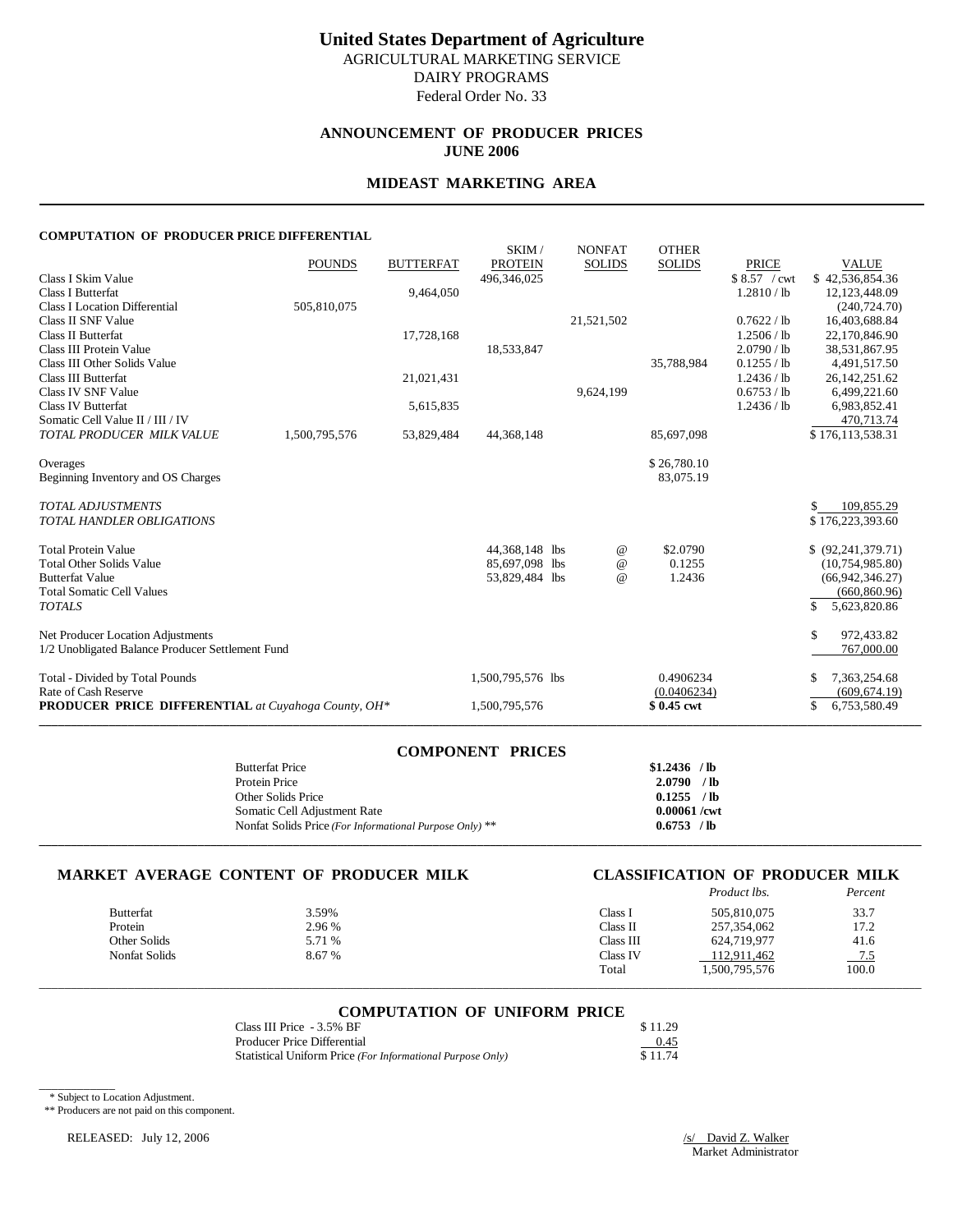# **United States Department of Agriculture**

AGRICULTURAL MARKETING SERVICE DAIRY PROGRAMS

Federal Order No. 33

## **ANNOUNCEMENT OF PRODUCER PRICES JULY 2006**

## **MIDEAST MARKETING AREA**

#### **COMPUTATION OF PRODUCER PRICE DIFFERENTIAL**

|                                                            | <b>POUNDS</b> | <b>BUTTERFAT</b> | SKIM/<br><b>PROTEIN</b> | <b>NONFAT</b><br><b>SOLIDS</b> | <b>OTHER</b><br><b>SOLIDS</b> | <b>PRICE</b>  | <b>VALUE</b>        |
|------------------------------------------------------------|---------------|------------------|-------------------------|--------------------------------|-------------------------------|---------------|---------------------|
| Class I Skim Value                                         |               |                  | 490.594.935             |                                |                               | \$9.24 / cwt  | \$45,330,972.02     |
| <b>Class I Butterfat</b>                                   |               | 9,321,895        |                         |                                |                               | 1.2630 / lb   | 11,773,553.40       |
| <b>Class I Location Differential</b>                       | 499,916,830   |                  |                         |                                |                               |               | (243, 394, 30)      |
| Class II SNF Value                                         |               |                  |                         | 21,978,274                     |                               | 0.7511 / lb   | 16,507,881.60       |
| Class II Butterfat                                         |               | 17,550,853       |                         |                                |                               | 1.2298 / lb   | 21,584,039.06       |
| Class III Protein Value                                    |               |                  | 17,846,311              |                                |                               | 1.9807 / lb   | 35, 348, 188. 22    |
| Class III Other Solids Value                               |               |                  |                         |                                | 34,685,334                    | 0.1257 / lb   | 4,359,946.49        |
| <b>Class III Butterfat</b>                                 |               | 20,095,718       |                         |                                |                               | $1.2228$ / lb | 24,573,043.95       |
| Class IV SNF Value                                         |               |                  |                         | 11,315,127                     |                               | 0.6831 / lb   | 7,729,363.28        |
| <b>Class IV Butterfat</b>                                  |               | 6,455,933        |                         |                                |                               | $1.2228$ / lb | 7,894,314.90        |
| Somatic Cell Value II / III / IV                           |               |                  |                         |                                |                               |               | 299,183.44          |
| TOTAL PRODUCER MILK VALUE                                  | 1,501,732,526 | 53,424,399       | 44,137,689              |                                | 85,620,461                    |               | \$175,157,092.06    |
| Overages                                                   |               |                  |                         |                                | \$66,926.54                   |               |                     |
| Beginning Inventory and OS Charges                         |               |                  |                         |                                | 13,706.92                     |               |                     |
| <b>TOTAL ADJUSTMENTS</b>                                   |               |                  |                         |                                |                               |               | 80,633.46           |
| <b>TOTAL HANDLER OBLIGATIONS</b>                           |               |                  |                         |                                |                               |               | \$175,237,725.52    |
| <b>Total Protein Value</b>                                 |               |                  | 44,137,689 lbs          | $^{\,a}$                       | \$1.9807                      |               | \$ (87,423,520.62)  |
| <b>Total Other Solids Value</b>                            |               |                  | 85,620,461 lbs          | $^{\copyright}$                | 0.1257                        |               | (10, 762, 491.94)   |
| <b>Butterfat Value</b>                                     |               |                  | 53,424,399 lbs          | $^{\omega}{}$                  | 1.2228                        |               | (65, 327, 355, 11)  |
| <b>Total Somatic Cell Values</b>                           |               |                  |                         |                                |                               |               | (386, 484, 49)      |
| <b>TOTALS</b>                                              |               |                  |                         |                                |                               |               | \$<br>11,337,873.36 |
| Net Producer Location Adjustments                          |               |                  |                         |                                |                               |               | \$<br>983,989.40    |
| 1/2 Unobligated Balance Producer Settlement Fund           |               |                  |                         |                                |                               |               | 636,000.00          |
| Total - Divided by Total Pounds                            |               |                  | 1,501,732,526 lbs       |                                | 0.8628609                     |               | 12,957,862.76<br>S  |
| Rate of Cash Reserve                                       |               |                  |                         |                                | (0.0428609)                   |               | (643, 656.08)       |
| <b>PRODUCER PRICE DIFFERENTIAL</b> at Cuyahoga County, OH* |               |                  | 1,501,732,526           |                                | \$0.82 cwt                    |               | 12,314,206.68<br>\$ |
|                                                            |               |                  |                         |                                |                               |               |                     |

| <b>COMPONENT PRICES</b>                                 |                |
|---------------------------------------------------------|----------------|
| <b>Butterfat Price</b>                                  | $$1,2228$ /lb  |
| Protein Price                                           | 1.9807 / lb    |
| Other Solids Price                                      | $0.1257$ /lb   |
| Somatic Cell Adjustment Rate                            | $0.00059$ /cwt |
| Nonfat Solids Price (For Informational Purpose Only) ** | 0.6831 / lb    |
|                                                         |                |

#### **MARKET AVERAGE CONTENT OF PRODUCER MILK CLASSIFICATION OF PRODUCER MILK**

# *Product lbs. Percent*

|                  |        |           | .             |       |
|------------------|--------|-----------|---------------|-------|
| <b>Butterfat</b> | 3.56%  | Class .   | 499.916.830   | 33.3  |
| Protein          | 2.94 % | Class II  | 262,830,106   | 17.5  |
| Other Solids     | 5.70 % | Class III | 606.109.343   | 40.4  |
| Nonfat Solids    | 8.64 % | Class IV  | 132.876.247   | 8.8   |
|                  |        | Total     | 1.501.732.526 | 100.0 |
|                  |        |           |               |       |

# \_\_\_\_\_\_\_\_\_\_\_\_\_\_\_\_\_\_\_\_\_\_\_\_\_\_\_\_\_\_\_\_\_\_\_\_\_\_\_\_\_\_\_\_\_\_\_\_\_\_\_\_\_\_\_\_\_\_\_\_\_\_\_\_\_\_\_\_\_\_\_\_\_\_\_\_\_\_\_\_\_\_\_\_\_\_\_\_\_\_\_\_\_\_\_\_\_\_\_\_\_\_\_\_\_\_\_\_\_\_\_\_\_\_\_\_\_\_\_\_\_\_\_\_\_\_\_\_\_\_\_\_\_\_\_\_\_\_\_ **COMPUTATION OF UNIFORM PRICE**

| Class III Price - 3.5% BF                                  | \$10.92 |
|------------------------------------------------------------|---------|
| Producer Price Differential                                | 0.82    |
| Statistical Uniform Price (For Informational Purpose Only) | \$11.74 |

\* Subject to Location Adjustment.

\_\_\_\_\_\_\_\_\_\_\_\_

\*\* Producers are not paid on this component.

RELEASED: August 10, 2006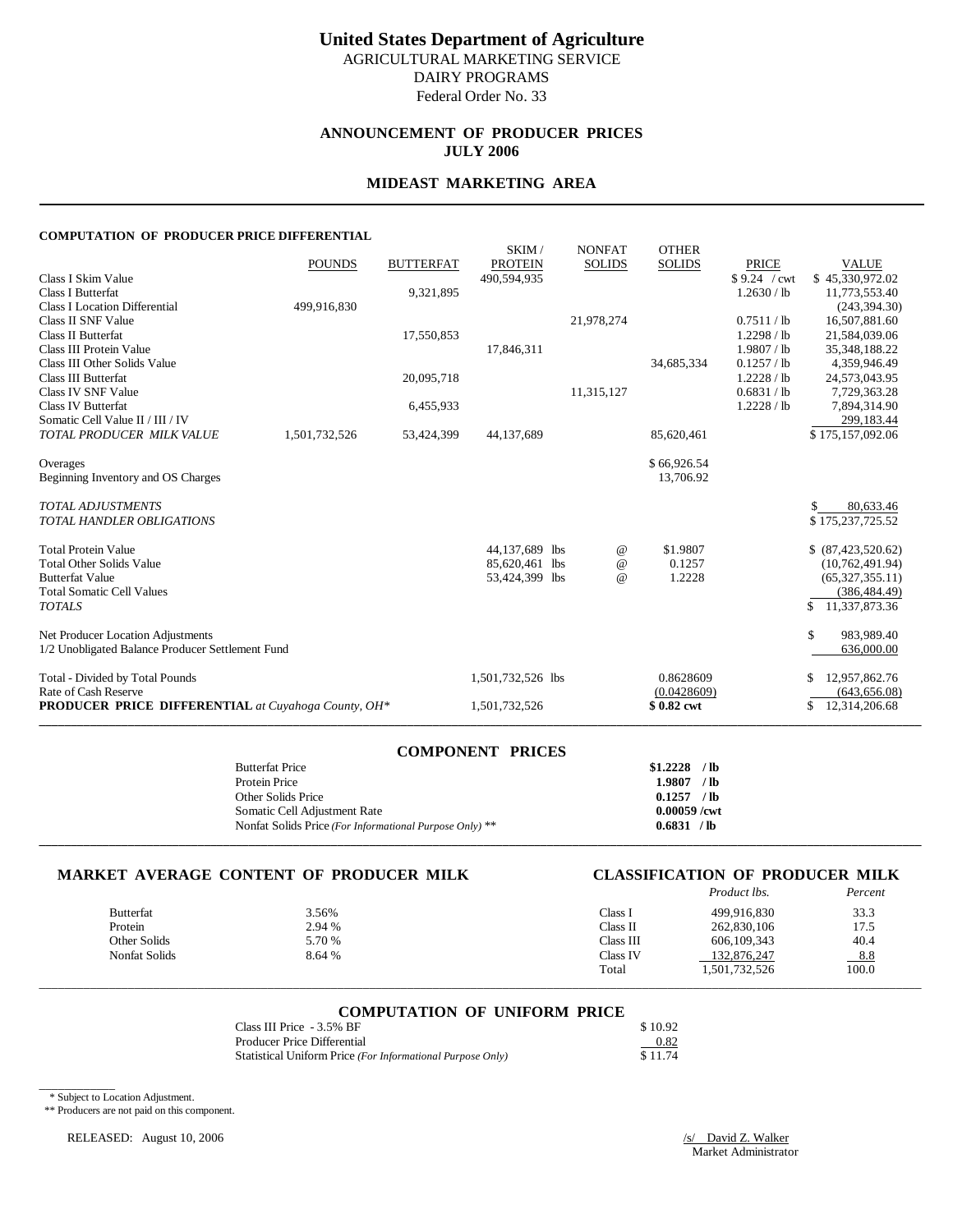### **ANNOUNCEMENT OF PRODUCER PRICES AUGUST 2006**

#### **MIDEAST MARKETING AREA**

#### **COMPUTATION OF PRODUCER PRICE DIFFERENTIAL**

|                                                     |               |                  | SKIM/             | <b>NONFAT</b> | <b>OTHER</b>  |               |                      |
|-----------------------------------------------------|---------------|------------------|-------------------|---------------|---------------|---------------|----------------------|
|                                                     | <b>POUNDS</b> | <b>BUTTERFAT</b> | <b>PROTEIN</b>    | <b>SOLIDS</b> | <b>SOLIDS</b> | <b>PRICE</b>  | <b>VALUE</b>         |
| Class I Skim Value                                  |               |                  | 546,951,468       |               |               | \$8.96 / cwt  | \$49,006,851.54      |
| <b>Class I Butterfat</b>                            |               | 10,265,584       |                   |               |               | $1.2354$ / lb | 12,682,102.44        |
| <b>Class I Location Differential</b>                | 557,217,052   |                  |                   |               |               |               | (280, 758.71)        |
| Class II SNF Value                                  |               |                  |                   | 23,182,557    |               | 0.7578 / lb   | 17,567,741.70        |
| <b>Class II Butterfat</b>                           |               | 17,668,988       |                   |               |               | 1.3078 / lb   | 23,107,502.50        |
| Class III Protein Value                             |               |                  | 13,683,345        |               |               | 1.9050 / lb   | 26,066,772.29        |
| Class III Other Solids Value                        |               |                  |                   |               | 26, 347, 136  | 0.1416 / lb   | 3,730,754.44         |
| <b>Class III Butterfat</b>                          |               | 15,431,820       |                   |               |               | 1.3008 / lb   | 20,073,711.45        |
| Class IV SNF Value                                  |               |                  |                   | 5,367,620     |               | 0.7013 / lb   | 3,764,311.88         |
| <b>Class IV Butterfat</b>                           |               | 5,029,530        |                   |               |               | 1.3008 / lb   | 6,542,412.62         |
| Somatic Cell Value II / III / IV                    |               |                  |                   |               |               |               | 126,906.88           |
| TOTAL PRODUCER MILK VALUE                           | 1,360,184,956 | 48,395,922       | 40,169,946        |               | 77,346,774    |               | \$162,388,309.03     |
|                                                     |               |                  |                   |               |               |               |                      |
| Overages                                            |               |                  |                   |               | \$13,508.81   |               |                      |
| Beginning Inventory and OS Charges                  |               |                  |                   |               | 95.737.44     |               |                      |
| <b>TOTAL ADJUSTMENTS</b>                            |               |                  |                   |               |               |               | 109,246.25<br>\$.    |
| <b>TOTAL HANDLER OBLIGATIONS</b>                    |               |                  |                   |               |               |               | \$162,497,555.28     |
|                                                     |               |                  |                   |               |               |               |                      |
| <b>Total Protein Value</b>                          |               |                  | 40,169,946 lbs    | @             | \$1.9050      |               | \$(76,523,747.26)    |
| <b>Total Other Solids Value</b>                     |               |                  | 77,346,774 lbs    | $\omega$      | 0.1416        |               | (10,952,303.18)      |
| <b>Butterfat Value</b>                              |               |                  | 48,395,922 lbs    | $\omega$      | 1.3008        |               | (62,953,415.29)      |
| <b>Total Somatic Cell Values</b>                    |               |                  |                   |               |               |               | (140, 112.79)        |
| <b>TOTALS</b>                                       |               |                  |                   |               |               |               | 11,927,976.76<br>\$. |
|                                                     |               |                  |                   |               |               |               | \$                   |
| Net Producer Location Adjustments                   |               |                  |                   |               |               |               | 467,971.74           |
| 1/2 Unobligated Balance Producer Settlement Fund    |               |                  |                   |               |               |               | 766,000.00           |
| Total - Divided by Total Pounds                     |               |                  | 1,360,184,956 lbs |               | 0.9676587     |               | 13,161,948.50<br>\$  |
| Rate of Cash Reserve                                |               |                  |                   |               | (0.0476587)   |               | (648, 246.47)        |
| PRODUCER PRICE DIFFERENTIAL at Cuyahoga County, OH* |               |                  | 1,360,184,956     |               | \$0.92 cwt    |               | \$<br>12,513,702.03  |
|                                                     |               |                  |                   |               |               |               |                      |

| <b>COMPONENT PRICES</b>                                 |                |
|---------------------------------------------------------|----------------|
| <b>Butterfat Price</b>                                  | $$1.3008$ /lb  |
| Protein Price                                           | $1.9050$ /lb   |
| Other Solids Price                                      | $0.1416$ /lb   |
| Somatic Cell Adjustment Rate                            | $0.00059$ /cwt |
| Nonfat Solids Price (For Informational Purpose Only) ** | $0.7578$ /lb   |
|                                                         |                |

#### **MARKET AVERAGE CONTENT OF PRODUCER MILK CLASSIFICATION OF PRODUCER MILK**

# *Product lbs. Percent*

| <b>Butterfat</b> | 3.56%  | Class 1   | 557, 217, 052 | 41.0   |
|------------------|--------|-----------|---------------|--------|
| Protein          | 2.95 % | Class II  | 276, 427, 167 | 20.3   |
| Other Solids     | 5.69 % | Class III | 461.556.647   | 33.9   |
| Nonfat Solids    | 8.64 % | Class IV  | 64.984.090    | $-4.8$ |
|                  |        | Total     | . 360,184,956 | 100.0  |
|                  |        |           |               |        |

# \_\_\_\_\_\_\_\_\_\_\_\_\_\_\_\_\_\_\_\_\_\_\_\_\_\_\_\_\_\_\_\_\_\_\_\_\_\_\_\_\_\_\_\_\_\_\_\_\_\_\_\_\_\_\_\_\_\_\_\_\_\_\_\_\_\_\_\_\_\_\_\_\_\_\_\_\_\_\_\_\_\_\_\_\_\_\_\_\_\_\_\_\_\_\_\_\_\_\_\_\_\_\_\_\_\_\_\_\_\_\_\_\_\_\_\_\_\_\_\_\_\_\_\_\_\_\_\_\_\_\_\_\_\_\_\_\_\_\_ **COMPUTATION OF UNIFORM PRICE**

| Class III Price - 3.5% BF                                  | \$11.06 |
|------------------------------------------------------------|---------|
| <b>Producer Price Differential</b>                         | 0.92    |
| Statistical Uniform Price (For Informational Purpose Only) | \$11.98 |

\* Subject to Location Adjustment.

\_\_\_\_\_\_\_\_\_\_\_\_

\*\* Producers are not paid on this component.

RELEASED: September 12, 2006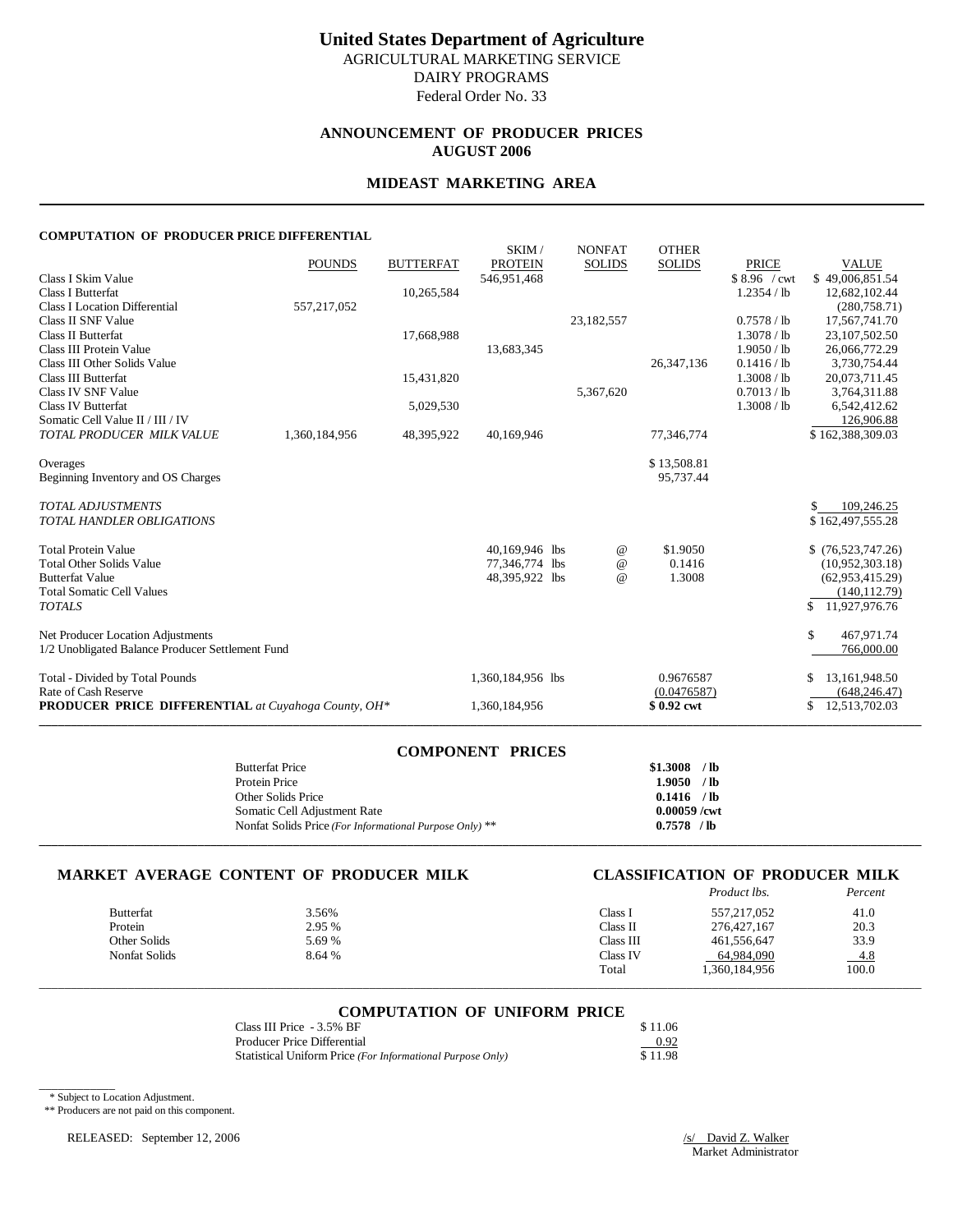Federal Order No. 33

#### **ANNOUNCEMENT OF PRODUCER PRICES SEPTEMBER 2006**

#### **MIDEAST MARKETING AREA**

#### **COMPUTATION OF PRODUCER PRICE DIFFERENTIAL**

| COMI OTATION OF TIWDOCENTINGE DIFFENENTIAE                 |               |                  |                         |                                 |                               |              |                    |
|------------------------------------------------------------|---------------|------------------|-------------------------|---------------------------------|-------------------------------|--------------|--------------------|
|                                                            | <b>POUNDS</b> | <b>BUTTERFAT</b> | SKIM/<br><b>PROTEIN</b> | <b>NONFAT</b><br><b>SOLIDS</b>  | <b>OTHER</b><br><b>SOLIDS</b> | <b>PRICE</b> | <b>VALUE</b>       |
| Class I Skim Value                                         |               |                  | 568,003,430             |                                 |                               | \$8.64 / cwt | \$49,075,496.36    |
| <b>Class I Butterfat</b>                                   |               | 10,523,569       |                         |                                 |                               | 1.2903 / lb  | 13,578,561.13      |
| <b>Class I Location Differential</b>                       | 578,526,999   |                  |                         |                                 |                               |              | (299, 946.27)      |
| Class II SNF Value                                         |               |                  |                         | 21,263,120                      |                               | 0.7767 / lb  | 16,515,065.31      |
| Class II Butterfat                                         |               | 15,149,076       |                         |                                 |                               | 1.4261 / lb  | 21,604,097.30      |
| Class III Protein Value                                    |               |                  | 10,701,275              |                                 |                               | 2.1346 / lb  | 22,842,941.62      |
| Class III Other Solids Value                               |               |                  |                         |                                 | 19,937,591                    | 0.1649 / lb  | 3,287,708.75       |
| <b>Class III Butterfat</b>                                 |               | 12,998,725       |                         |                                 |                               | 1.4191 / lb  | 18,446,490.64      |
| Class IV SNF Value                                         |               |                  |                         | 6,655,609                       |                               | 0.7066 / lb  | 4,702,853.33       |
| Class IV Butterfat                                         |               | 7,406,632        |                         |                                 |                               | 1.4191 / lb  | 10,510,751.47      |
| Somatic Cell Value II / III / IV                           |               |                  |                         |                                 |                               |              | 197,398.90         |
| TOTAL PRODUCER MILK VALUE                                  | 1,259,663,869 | 46,078,002       | 38,434,989              |                                 | 71,637,472                    |              | \$160,461,418.54   |
|                                                            |               |                  |                         |                                 |                               |              |                    |
| Overages                                                   |               |                  |                         |                                 | \$45,739.82                   |              |                    |
| Beginning Inventory and OS Charges                         |               |                  |                         |                                 | 84,760.05                     |              |                    |
| <b>TOTAL ADJUSTMENTS</b>                                   |               |                  |                         |                                 |                               |              | 130,499.87         |
| <b>TOTAL HANDLER OBLIGATIONS</b>                           |               |                  |                         |                                 |                               |              | \$160,591,918.41   |
|                                                            |               |                  |                         |                                 |                               |              |                    |
| <b>Total Protein Value</b>                                 |               |                  | 38,434,989 lbs          | $^{\,a}$                        | \$2.1346                      |              | \$ (82,043,327.55) |
| <b>Total Other Solids Value</b>                            |               |                  | 71,637,472 lbs          | $^{\scriptsize\textregistered}$ | 0.1649                        |              | (11,813,019.14)    |
| <b>Butterfat Value</b>                                     |               |                  | 46,078,002 lbs          | $\omega$                        | 1.4191                        |              | (65,389,292.61)    |
| <b>Total Somatic Cell Values</b>                           |               |                  |                         |                                 |                               |              | (319, 469.68)      |
| <b>TOTALS</b>                                              |               |                  |                         |                                 |                               |              | \$<br>1,026,809.43 |
| Net Producer Location Adjustments                          |               |                  |                         |                                 |                               |              | \$<br>218,683.30   |
| 1/2 Unobligated Balance Producer Settlement Fund           |               |                  |                         |                                 |                               |              | 684,000.00         |
| Total - Divided by Total Pounds                            |               |                  | 1,259,663,869 lbs       |                                 | 0.1531752                     |              | \$<br>1,929,492.73 |
| Rate of Cash Reserve                                       |               |                  |                         |                                 | (0.0431752)                   |              | (543, 862.39)      |
| <b>PRODUCER PRICE DIFFERENTIAL</b> at Cuyahoga County, OH* |               |                  | 1,259,663,869           |                                 | \$0.11 cwt                    |              | \$<br>1,385,630.34 |
|                                                            |               |                  |                         |                                 |                               |              |                    |

| <b>COMPONENT PRICES</b>                                 |                |
|---------------------------------------------------------|----------------|
| <b>Butterfat Price</b>                                  | $$1.4191$ /lb  |
| Protein Price                                           | $2.1346$ /lb   |
| Other Solids Price                                      | $0.1649$ /lb   |
| Somatic Cell Adjustment Rate                            | $0.00065$ /cwt |
| Nonfat Solids Price (For Informational Purpose Only) ** | $0.7066$ /lb   |
|                                                         |                |

#### **MARKET AVERAGE CONTENT OF PRODUCER MILK CLASSIFICATION OF PRODUCER MILK**

|                  |        |           | Product lbs.  | Percent |
|------------------|--------|-----------|---------------|---------|
| <b>Butterfat</b> | 3.66%  | Class l   | 578,526,999   | 45.9    |
| Protein          | 3.05 % | Class II  | 249,531,029   | 19.8    |
| Other Solids     | 5.69 % | Class III | 350,733,233   | 27.9    |
| Nonfat Solids    | 8.74 % | Class IV  | 80,872,608    | $-6.4$  |
|                  |        | Total     | 1.259.663.869 | 100.0   |

\_\_\_\_\_\_\_\_\_\_\_\_\_\_\_\_\_\_\_\_\_\_\_\_\_\_\_\_\_\_\_\_\_\_\_\_\_\_\_\_\_\_\_\_\_\_\_\_\_\_\_\_\_\_\_\_\_\_\_\_\_\_\_\_\_\_\_\_\_\_\_\_\_\_\_\_\_\_\_\_\_\_\_\_\_\_\_\_\_\_\_\_\_\_\_\_\_\_\_\_\_\_\_\_\_\_\_\_\_\_\_\_\_\_\_\_\_\_\_\_\_\_\_\_\_\_\_\_\_\_\_\_\_\_\_\_\_\_\_

#### **COMPUTATION OF UNIFORM PRICE**

| Class III Price - 3.5% BF                                  | \$12.29 |
|------------------------------------------------------------|---------|
| Producer Price Differential                                | 0.11    |
| Statistical Uniform Price (For Informational Purpose Only) | \$12.40 |

\* Subject to Location Adjustment.

\_\_\_\_\_\_\_\_\_\_\_\_

\*\* Producers are not paid on this component.

RELEASED: October 11, 2006 /s/ David Z. Walker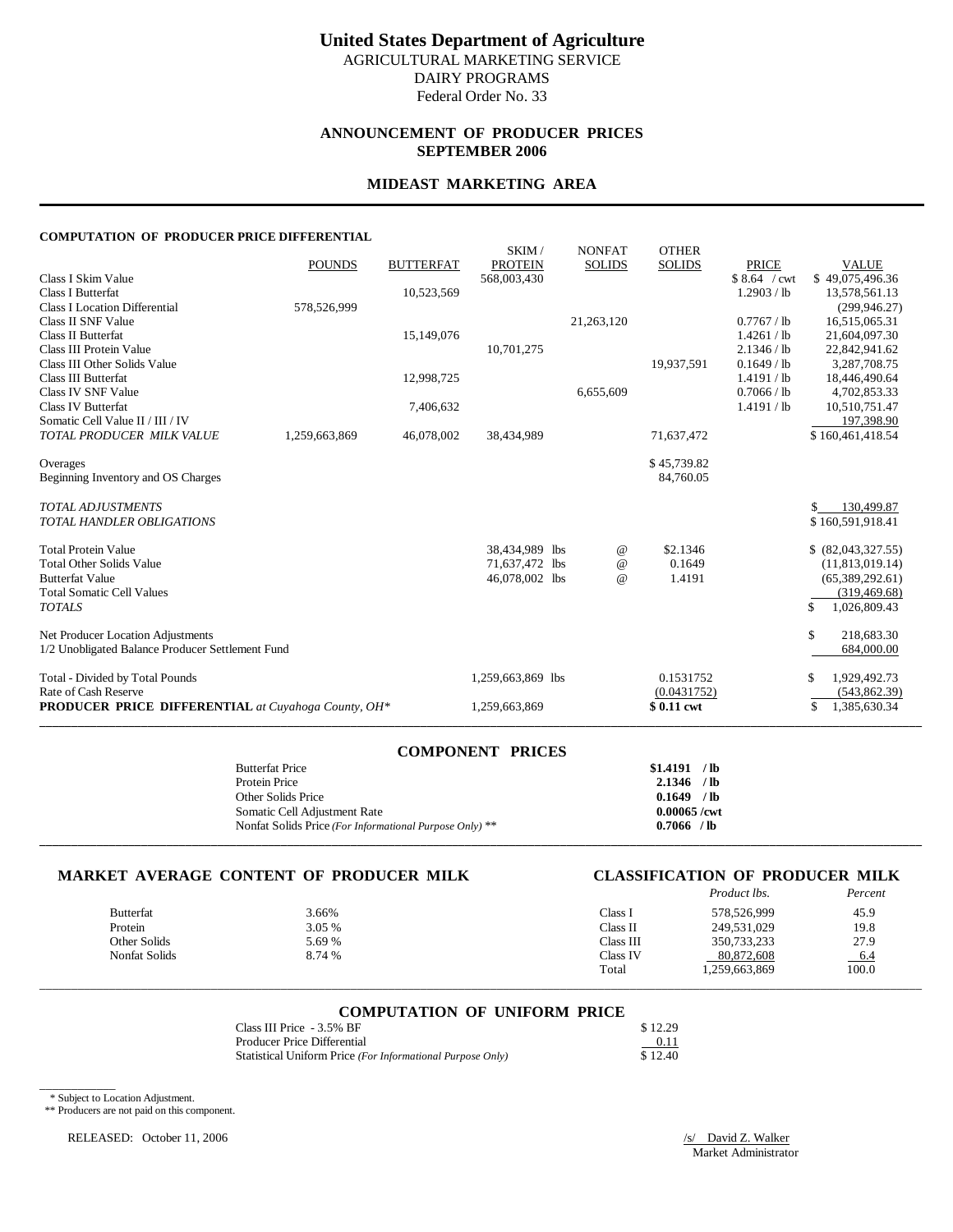### **ANNOUNCEMENT OF PRODUCER PRICES OCTOBER 2006**

#### **MIDEAST MARKETING AREA**

#### **COMPUTATION OF PRODUCER PRICE DIFFERENTIAL**

|                                                     |               |                  | SKIM/             | <b>NONFAT</b> | <b>OTHER</b>  |               |                    |
|-----------------------------------------------------|---------------|------------------|-------------------|---------------|---------------|---------------|--------------------|
|                                                     | <b>POUNDS</b> | <b>BUTTERFAT</b> | <b>PROTEIN</b>    | <b>SOLIDS</b> | <b>SOLIDS</b> | <b>PRICE</b>  | <b>VALUE</b>       |
| Class I Skim Value                                  |               |                  | 561, 375, 557     |               |               | \$9.72 / cwt  | \$54,565,704.12    |
| <b>Class I Butterfat</b>                            |               | 10,520,041       |                   |               |               | 1.4407 / lb   | 15,156,223.07      |
| <b>Class I Location Differential</b>                | 571,895,598   |                  |                   |               |               |               | (276, 043.19)      |
| Class II SNF Value                                  |               |                  |                   | 20,626,083    |               | 0.7844 / lb   | 16,179,099.49      |
| <b>Class II Butterfat</b>                           |               | 15,608,154       |                   |               |               | $1.4219$ / lb | 22,193,234.19      |
| Class III Protein Value                             |               |                  | 14,356,966        |               |               | 2.0775 / lb   | 29,826,596.94      |
| Class III Other Solids Value                        |               |                  |                   |               | 26,232,874    | 0.2026 / lb   | 5,314,780.27       |
| <b>Class III Butterfat</b>                          |               | 16,406,424       |                   |               |               | $1.4149$ / lb | 23,213,449.33      |
| Class IV SNF Value                                  |               |                  |                   | 6,334,736     |               | 0.7551 / lb   | 4,783,359.16       |
| <b>Class IV Butterfat</b>                           |               | 8,392,102        |                   |               |               | $1.4149$ / lb | 11,873,985.08      |
| Somatic Cell Value II / III / IV                    |               |                  |                   |               |               |               | 375,689.12         |
| TOTAL PRODUCER MILK VALUE                           | 1,348,800,974 | 50,926,721       | 42,145,479        |               | 76,845,439    |               | \$183,206,077.58   |
|                                                     |               |                  |                   |               |               |               |                    |
| Overages                                            |               |                  |                   |               | \$44,328.66   |               |                    |
| Beginning Inventory and OS Charges                  |               |                  |                   |               | 57.989.55     |               |                    |
| <b>TOTAL ADJUSTMENTS</b>                            |               |                  |                   |               |               |               | 102,318.21<br>S.   |
| <b>TOTAL HANDLER OBLIGATIONS</b>                    |               |                  |                   |               |               |               | \$183,308,395.79   |
|                                                     |               |                  |                   |               |               |               |                    |
| <b>Total Protein Value</b>                          |               |                  | 42,145,479 lbs    | @             | \$2,0775      |               | \$ (87,557,232.68) |
| <b>Total Other Solids Value</b>                     |               |                  | 76,845,439 lbs    | $\omega$      | 0.2026        |               | (15,568,885.93)    |
| <b>Butterfat Value</b>                              |               |                  | 50,926,721 lbs    | $\omega$      | 1.4149        |               | (72,056,217.61)    |
| <b>Total Somatic Cell Values</b>                    |               |                  |                   |               |               |               | (595, 875.04)      |
| <b>TOTALS</b>                                       |               |                  |                   |               |               |               | \$<br>7,530,184.53 |
|                                                     |               |                  |                   |               |               |               | \$                 |
| Net Producer Location Adjustments                   |               |                  |                   |               |               |               | 410,516.84         |
| 1/2 Unobligated Balance Producer Settlement Fund    |               |                  |                   |               |               |               | 613,000.00         |
| Total - Divided by Total Pounds                     |               |                  | 1,348,800,974 lbs |               | 0.6341708     |               | 8,553,701.37<br>S  |
| Rate of Cash Reserve                                |               |                  |                   |               | (0.0441708)   |               | (595, 776.18)      |
| PRODUCER PRICE DIFFERENTIAL at Cuyahoga County, OH* |               |                  | 1,348,800,974     |               | \$0.59 cwt    |               | \$<br>7,957,925.19 |
|                                                     |               |                  |                   |               |               |               |                    |

| <b>COMPONENT PRICES</b>                                 |                |
|---------------------------------------------------------|----------------|
| <b>Butterfat Price</b>                                  | $$1.4149$ /lb  |
| Protein Price                                           | $2.0775$ /lb   |
| Other Solids Price                                      | $0.2026$ /lb   |
| Somatic Cell Adjustment Rate                            | $0.00064$ /cwt |
| Nonfat Solids Price (For Informational Purpose Only) ** | 0.7551 / lb    |
|                                                         |                |

#### **MARKET AVERAGE CONTENT OF PRODUCER MILK CLASSIFICATION OF PRODUCER MILK**

# *Product lbs. Percent*

| 3.78%  | Class 1   | 571,895,598   | 42.4   |
|--------|-----------|---------------|--------|
| 3.12 % | Class II  | 240,556,331   | 17.8   |
| 5.70 % | Class III | 458,739,111   | 34.0   |
| 8.82 % | Class IV  | 77,609,934    | $-5.8$ |
|        | Total     | 1,348,800,974 | 100.0  |
|        |           |               |        |

# \_\_\_\_\_\_\_\_\_\_\_\_\_\_\_\_\_\_\_\_\_\_\_\_\_\_\_\_\_\_\_\_\_\_\_\_\_\_\_\_\_\_\_\_\_\_\_\_\_\_\_\_\_\_\_\_\_\_\_\_\_\_\_\_\_\_\_\_\_\_\_\_\_\_\_\_\_\_\_\_\_\_\_\_\_\_\_\_\_\_\_\_\_\_\_\_\_\_\_\_\_\_\_\_\_\_\_\_\_\_\_\_\_\_\_\_\_\_\_\_\_\_\_\_\_\_\_\_\_\_\_\_\_\_\_\_\_\_\_ **COMPUTATION OF UNIFORM PRICE**

| Class III Price - 3.5% BF                                  | \$12.32 |
|------------------------------------------------------------|---------|
| Producer Price Differential                                | 0.59    |
| Statistical Uniform Price (For Informational Purpose Only) | \$12.91 |

\* Subject to Location Adjustment.

\_\_\_\_\_\_\_\_\_\_\_\_

\*\* Producers are not paid on this component.

RELEASED: November 10, 2006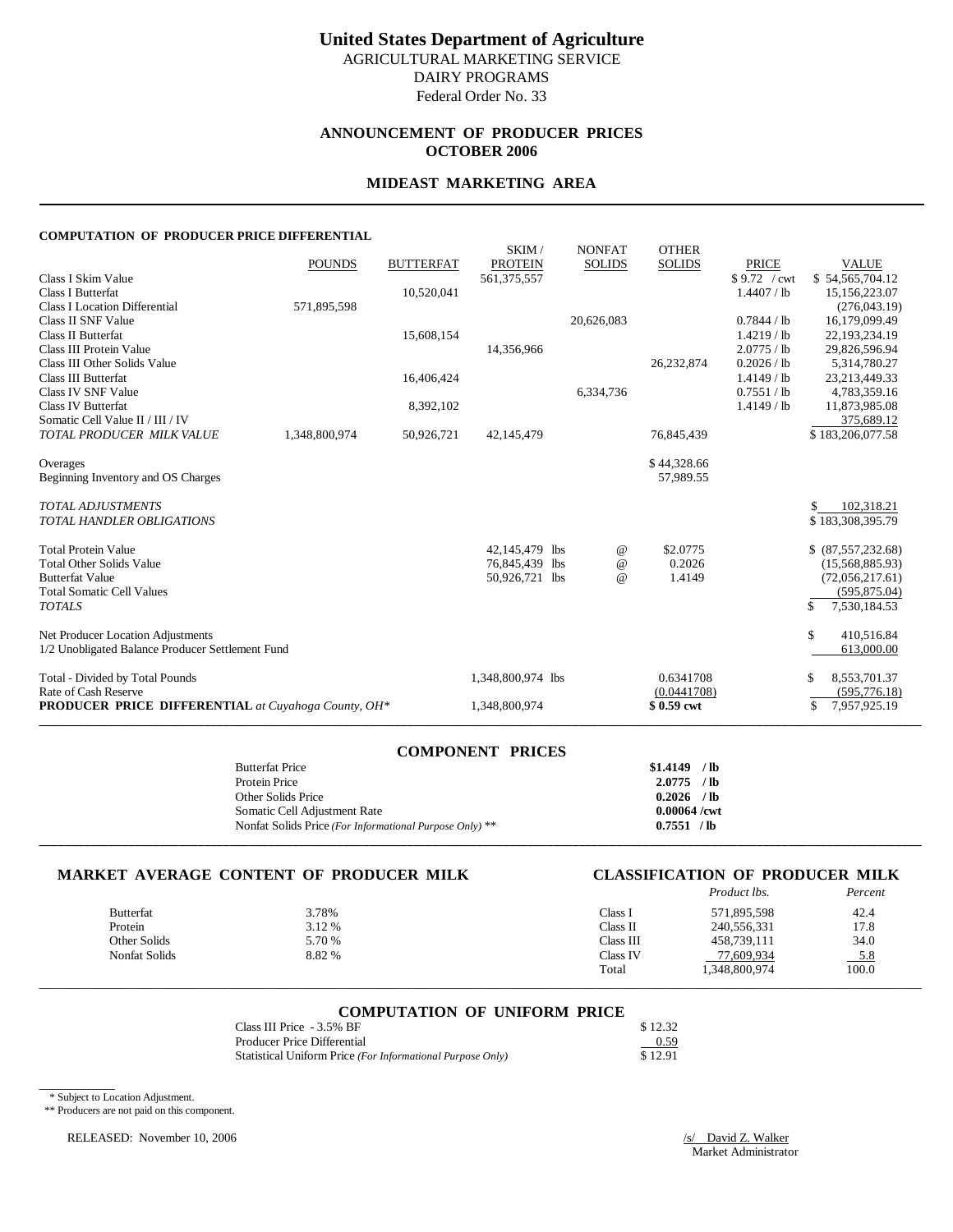#### **ANNOUNCEMENT OF PRODUCER PRICES NOVEMBER 2006**

#### **MIDEAST MARKETING AREA**

#### **COMPUTATION OF PRODUCER PRICE DIFFERENTIAL**

|                                                            | <b>POUNDS</b> | <b>BUTTERFAT</b> | SKIM/<br><b>PROTEIN</b> | <b>NONFAT</b><br><b>SOLIDS</b> | <b>OTHER</b><br><b>SOLIDS</b> | <b>PRICE</b>  | <b>VALUE</b>                        |
|------------------------------------------------------------|---------------|------------------|-------------------------|--------------------------------|-------------------------------|---------------|-------------------------------------|
| Class I Skim Value                                         |               |                  | 562,049,783             |                                |                               | \$9.77 / cwt  | \$54,912,263.80                     |
| <b>Class I Butterfat</b>                                   |               | 10,768,811       |                         |                                |                               | 1.4204 / lb   | 15,296,019.13                       |
| <b>Class I Location Differential</b>                       | 572,818,594   |                  |                         |                                |                               |               | (279, 245.08)                       |
| Class II SNF Value                                         |               |                  |                         | 21,320,924                     |                               | $0.8189$ / lb | 17,459,704.66                       |
| Class II Butterfat                                         |               | 15,881,693       |                         |                                |                               | 1.3922 / lb   | 22,110,492.97                       |
| Class III Protein Value                                    |               |                  | 13,344,063              |                                |                               | 2.2383 / lb   | 29,868,016.23                       |
| Class III Other Solids Value                               |               |                  |                         |                                | 24,314,938                    | 0.2276 / lb   | 5,534,079.90                        |
| Class III Butterfat                                        |               | 15,737,347       |                         |                                |                               | 1.3852 / lb   | 21,799,373.06                       |
| Class IV SNF Value                                         |               |                  |                         | 4,744,628                      |                               | 0.8353 / lb   | 3,963,187.76                        |
| <b>Class IV Butterfat</b>                                  |               | 7,137,143        |                         |                                |                               | 1.3852 / lb   | 9,886,370.44                        |
| Somatic Cell Value II / III / IV                           |               |                  |                         |                                |                               |               | 464,852.63                          |
| TOTAL PRODUCER MILK VALUE                                  | 1,307,338,935 | 49,524,994       | 40,836,776              |                                | 74,289,180                    |               | \$181,015,115.50                    |
| Overages                                                   |               |                  |                         |                                | \$40,379.02                   |               |                                     |
| Beginning Inventory and OS Charges                         |               |                  |                         |                                | 74,995.56                     |               |                                     |
|                                                            |               |                  |                         |                                |                               |               |                                     |
| <b>TOTAL ADJUSTMENTS</b>                                   |               |                  |                         |                                |                               |               | 115,374.58                          |
| <b>TOTAL HANDLER OBLIGATIONS</b>                           |               |                  |                         |                                |                               |               | \$181,130,490.08                    |
|                                                            |               |                  |                         |                                |                               |               |                                     |
| <b>Total Protein Value</b>                                 |               |                  | 40,836,776 lbs          | $^{\,a}$                       | \$2.2383                      |               | \$ (91,404,955.72)                  |
| <b>Total Other Solids Value</b>                            |               |                  | 74,289,180 lbs          | $^{\copyright}$                | 0.2276                        |               | (16,908,217.38)                     |
| <b>Butterfat Value</b>                                     |               |                  | 49,524,994 lbs          | $^{\omega}{}$                  | 1.3852                        |               | (68,602,021.70)                     |
| <b>Total Somatic Cell Values</b>                           |               |                  |                         |                                |                               |               | (789, 730.07)                       |
| <b>TOTALS</b>                                              |               |                  |                         |                                |                               |               | S<br>3,425,565.21                   |
| Net Producer Location Adjustments                          |               |                  |                         |                                |                               |               | \$<br>363,100.33                    |
| 1/2 Unobligated Balance Producer Settlement Fund           |               |                  |                         |                                |                               |               | 594,000.00                          |
|                                                            |               |                  |                         |                                |                               |               |                                     |
| Total - Divided by Total Pounds<br>Rate of Cash Reserve    |               |                  | 1,307,338,935 lbs       |                                | 0.3352356                     |               | \$<br>4,382,665.54                  |
| <b>PRODUCER PRICE DIFFERENTIAL</b> at Cuyahoga County, OH* |               |                  | 1,307,338,935           |                                | (0.0452356)<br>\$0.29 cwt     |               | (591, 382.61)<br>\$<br>3,791,282.93 |
|                                                            |               |                  |                         |                                |                               |               |                                     |

| <b>COMPONENT PRICES</b>                                 |                |
|---------------------------------------------------------|----------------|
| <b>Butterfat Price</b>                                  | $$1.3852$ /lb  |
| Protein Price                                           | $2.2383$ /lb   |
| Other Solids Price                                      | $0.2276$ /lb   |
| Somatic Cell Adjustment Rate                            | $0.00066$ /cwt |
| Nonfat Solids Price (For Informational Purpose Only) ** | 0.8353 / lb    |
|                                                         |                |

#### **MARKET AVERAGE CONTENT OF PRODUCER MILK CLASSIFICATION OF PRODUCER MILK**

# *Product lbs. Percent*

| <b>Butterfat</b> | 3.79%  | Class I   | 572,818,594   | 43.8       |
|------------------|--------|-----------|---------------|------------|
| Protein          | 3.12 % | Class II  | 248,910,132   | 19.1       |
| Other Solids     | 5.68%  | Class III | 426,600,193   | 32.6       |
| Nonfat Solids    | 8.80 % | Class IV  | 59.010.016    | <u>4.5</u> |
|                  |        | Total     | 1,307,338,935 | 100.0      |
|                  |        |           |               |            |

#### **COMPUTATION OF UNIFORM PRICE**

| Class III Price - 3.5% BF                                  | \$12.84 |
|------------------------------------------------------------|---------|
| Producer Price Differential                                | 0.29    |
| Statistical Uniform Price (For Informational Purpose Only) | \$13.13 |

\* Subject to Location Adjustment.

\_\_\_\_\_\_\_\_\_\_\_\_

\*\* Producers are not paid on this component.

RELEASED: December 11, 2006